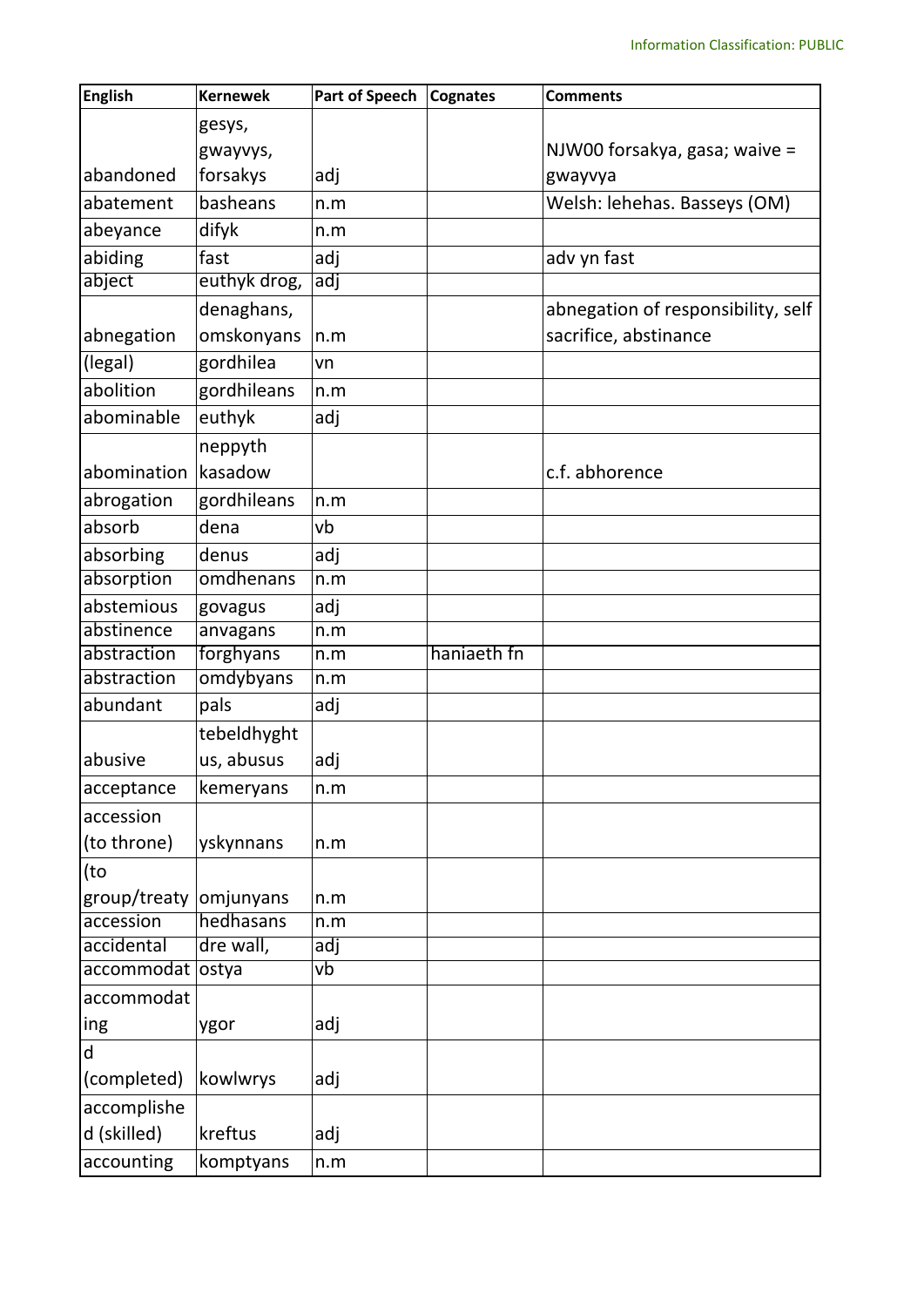| accurate<br>(correct)<br>adj<br>ewn<br>(precise)<br>adj<br>kewar<br>accurate<br>(exact)<br>a-dhevis<br>adj<br>accustomed<br>devoshes<br>habituated to  devosel = ritual<br>adj<br>byd<br>n.m<br>n.f<br>ache<br>gloos<br>gloosa<br>vb<br>gul aswon<br>vb<br>assentyans<br>n.m<br>ynkerth<br>n.f<br>acquisition<br>hwerowder<br>acrimony<br>n.m<br>actuality<br>n.f<br>gwiryoneth<br>mos er y<br>bynn<br>vb<br>(speak to)<br>kewsel orth<br>vb<br>lowrder<br>n.m<br>adequate<br>lowr<br>adj<br>adjudge<br>vþ<br>breusi<br>adjunct<br>adj<br>keworrys<br>admirable<br>meurgeryek<br>adj<br>estemya is deprecated word<br>meurgeryans $ n.m$<br>admire<br>vb<br>meurgara<br>admirer<br>meurgarer<br>n.m<br>kontrarius,<br>Welsh:gwrth<br>gorthenebek adj<br>wynebus<br>esthetek<br>aesthete<br>n.m<br>klewansek,<br>esthetek<br>adj<br>Welsh:<br>affeithio,<br>affect<br>vb<br>menni<br>mennu<br>Welsh:<br>mursendod,<br>maneruster,<br>affectation<br>fekyl cher<br>rhodres<br>n.m<br>manerus | <b>English</b> | <b>Kernewek</b> | <b>Part of Speech</b> | <b>Cognates</b> | <b>Comments</b> |
|--------------------------------------------------------------------------------------------------------------------------------------------------------------------------------------------------------------------------------------------------------------------------------------------------------------------------------------------------------------------------------------------------------------------------------------------------------------------------------------------------------------------------------------------------------------------------------------------------------------------------------------------------------------------------------------------------------------------------------------------------------------------------------------------------------------------------------------------------------------------------------------------------------------------------------------------------------------------------------------------|----------------|-----------------|-----------------------|-----------------|-----------------|
|                                                                                                                                                                                                                                                                                                                                                                                                                                                                                                                                                                                                                                                                                                                                                                                                                                                                                                                                                                                            |                |                 |                       |                 |                 |
|                                                                                                                                                                                                                                                                                                                                                                                                                                                                                                                                                                                                                                                                                                                                                                                                                                                                                                                                                                                            |                |                 |                       |                 |                 |
|                                                                                                                                                                                                                                                                                                                                                                                                                                                                                                                                                                                                                                                                                                                                                                                                                                                                                                                                                                                            | accurate       |                 |                       |                 |                 |
|                                                                                                                                                                                                                                                                                                                                                                                                                                                                                                                                                                                                                                                                                                                                                                                                                                                                                                                                                                                            |                |                 |                       |                 |                 |
|                                                                                                                                                                                                                                                                                                                                                                                                                                                                                                                                                                                                                                                                                                                                                                                                                                                                                                                                                                                            |                |                 |                       |                 |                 |
|                                                                                                                                                                                                                                                                                                                                                                                                                                                                                                                                                                                                                                                                                                                                                                                                                                                                                                                                                                                            |                |                 |                       |                 |                 |
|                                                                                                                                                                                                                                                                                                                                                                                                                                                                                                                                                                                                                                                                                                                                                                                                                                                                                                                                                                                            |                |                 |                       |                 |                 |
|                                                                                                                                                                                                                                                                                                                                                                                                                                                                                                                                                                                                                                                                                                                                                                                                                                                                                                                                                                                            | ace            |                 |                       |                 |                 |
|                                                                                                                                                                                                                                                                                                                                                                                                                                                                                                                                                                                                                                                                                                                                                                                                                                                                                                                                                                                            |                |                 |                       |                 |                 |
|                                                                                                                                                                                                                                                                                                                                                                                                                                                                                                                                                                                                                                                                                                                                                                                                                                                                                                                                                                                            | ache           |                 |                       |                 |                 |
|                                                                                                                                                                                                                                                                                                                                                                                                                                                                                                                                                                                                                                                                                                                                                                                                                                                                                                                                                                                            | acquaint       |                 |                       |                 |                 |
|                                                                                                                                                                                                                                                                                                                                                                                                                                                                                                                                                                                                                                                                                                                                                                                                                                                                                                                                                                                            | e              |                 |                       |                 |                 |
|                                                                                                                                                                                                                                                                                                                                                                                                                                                                                                                                                                                                                                                                                                                                                                                                                                                                                                                                                                                            |                |                 |                       |                 |                 |
|                                                                                                                                                                                                                                                                                                                                                                                                                                                                                                                                                                                                                                                                                                                                                                                                                                                                                                                                                                                            |                |                 |                       |                 |                 |
|                                                                                                                                                                                                                                                                                                                                                                                                                                                                                                                                                                                                                                                                                                                                                                                                                                                                                                                                                                                            |                |                 |                       |                 |                 |
|                                                                                                                                                                                                                                                                                                                                                                                                                                                                                                                                                                                                                                                                                                                                                                                                                                                                                                                                                                                            |                |                 |                       |                 |                 |
|                                                                                                                                                                                                                                                                                                                                                                                                                                                                                                                                                                                                                                                                                                                                                                                                                                                                                                                                                                                            | address        |                 |                       |                 |                 |
|                                                                                                                                                                                                                                                                                                                                                                                                                                                                                                                                                                                                                                                                                                                                                                                                                                                                                                                                                                                            | address        |                 |                       |                 |                 |
|                                                                                                                                                                                                                                                                                                                                                                                                                                                                                                                                                                                                                                                                                                                                                                                                                                                                                                                                                                                            |                |                 |                       |                 |                 |
|                                                                                                                                                                                                                                                                                                                                                                                                                                                                                                                                                                                                                                                                                                                                                                                                                                                                                                                                                                                            | adequacy       |                 |                       |                 |                 |
|                                                                                                                                                                                                                                                                                                                                                                                                                                                                                                                                                                                                                                                                                                                                                                                                                                                                                                                                                                                            |                |                 |                       |                 |                 |
|                                                                                                                                                                                                                                                                                                                                                                                                                                                                                                                                                                                                                                                                                                                                                                                                                                                                                                                                                                                            |                |                 |                       |                 |                 |
|                                                                                                                                                                                                                                                                                                                                                                                                                                                                                                                                                                                                                                                                                                                                                                                                                                                                                                                                                                                            |                |                 |                       |                 |                 |
|                                                                                                                                                                                                                                                                                                                                                                                                                                                                                                                                                                                                                                                                                                                                                                                                                                                                                                                                                                                            |                |                 |                       |                 |                 |
|                                                                                                                                                                                                                                                                                                                                                                                                                                                                                                                                                                                                                                                                                                                                                                                                                                                                                                                                                                                            | admiration     |                 |                       |                 |                 |
|                                                                                                                                                                                                                                                                                                                                                                                                                                                                                                                                                                                                                                                                                                                                                                                                                                                                                                                                                                                            |                |                 |                       |                 |                 |
|                                                                                                                                                                                                                                                                                                                                                                                                                                                                                                                                                                                                                                                                                                                                                                                                                                                                                                                                                                                            |                |                 |                       |                 |                 |
|                                                                                                                                                                                                                                                                                                                                                                                                                                                                                                                                                                                                                                                                                                                                                                                                                                                                                                                                                                                            |                |                 |                       |                 |                 |
|                                                                                                                                                                                                                                                                                                                                                                                                                                                                                                                                                                                                                                                                                                                                                                                                                                                                                                                                                                                            | adverse        |                 |                       |                 |                 |
|                                                                                                                                                                                                                                                                                                                                                                                                                                                                                                                                                                                                                                                                                                                                                                                                                                                                                                                                                                                            |                |                 |                       |                 |                 |
|                                                                                                                                                                                                                                                                                                                                                                                                                                                                                                                                                                                                                                                                                                                                                                                                                                                                                                                                                                                            |                |                 |                       |                 |                 |
|                                                                                                                                                                                                                                                                                                                                                                                                                                                                                                                                                                                                                                                                                                                                                                                                                                                                                                                                                                                            | aesthetic      |                 |                       |                 |                 |
|                                                                                                                                                                                                                                                                                                                                                                                                                                                                                                                                                                                                                                                                                                                                                                                                                                                                                                                                                                                            |                |                 |                       |                 |                 |
|                                                                                                                                                                                                                                                                                                                                                                                                                                                                                                                                                                                                                                                                                                                                                                                                                                                                                                                                                                                            |                |                 |                       |                 |                 |
|                                                                                                                                                                                                                                                                                                                                                                                                                                                                                                                                                                                                                                                                                                                                                                                                                                                                                                                                                                                            |                |                 |                       |                 |                 |
|                                                                                                                                                                                                                                                                                                                                                                                                                                                                                                                                                                                                                                                                                                                                                                                                                                                                                                                                                                                            |                |                 |                       |                 |                 |
|                                                                                                                                                                                                                                                                                                                                                                                                                                                                                                                                                                                                                                                                                                                                                                                                                                                                                                                                                                                            |                |                 |                       |                 |                 |
|                                                                                                                                                                                                                                                                                                                                                                                                                                                                                                                                                                                                                                                                                                                                                                                                                                                                                                                                                                                            |                |                 |                       |                 |                 |
|                                                                                                                                                                                                                                                                                                                                                                                                                                                                                                                                                                                                                                                                                                                                                                                                                                                                                                                                                                                            | affected       |                 | adj                   |                 |                 |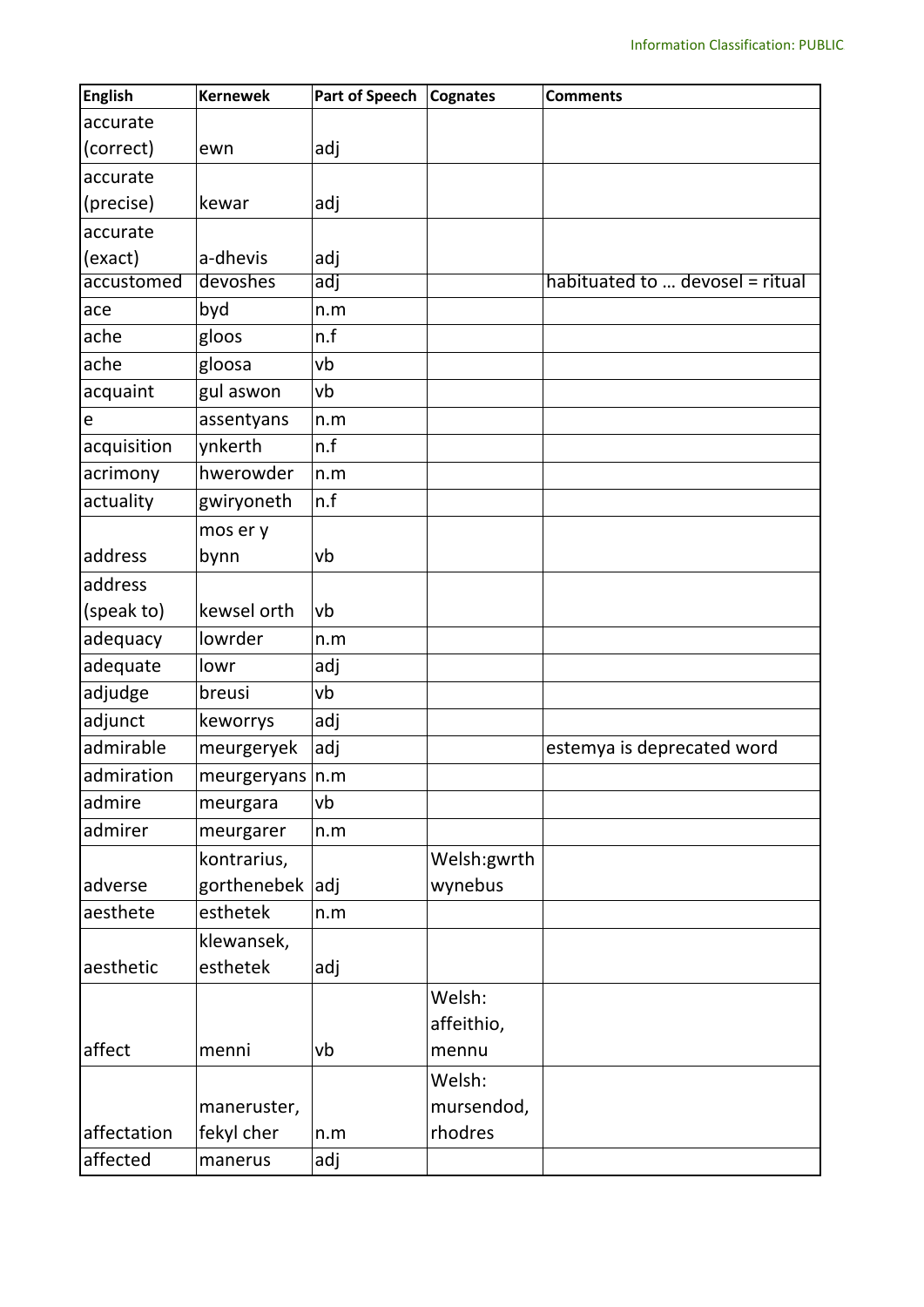| <b>English</b>           | <b>Kernewek</b>  | <b>Part of Speech</b> | <b>Cognates</b> | <b>Comments</b> |
|--------------------------|------------------|-----------------------|-----------------|-----------------|
|                          |                  |                       | Welsh:          |                 |
|                          |                  |                       | tadogi,         |                 |
| affiliate                | omgelmi          | vb                    | cysylltu        |                 |
| aftermath                | sywyans          | n.m                   |                 |                 |
| agglomeratio keskreunyan |                  |                       | cydgrynhoad     |                 |
| n                        | S                | n.m                   |                 |                 |
|                          |                  |                       | Welsh:          |                 |
| aggravating              | ponvosek         | adj                   | poenus          |                 |
|                          |                  |                       | Welsh:          |                 |
|                          | kuntel           |                       | agregu,         |                 |
| aggregate                | warbarth         | vb                    | cydgrynhoi      |                 |
| aggregation              | kuntellyans      | n.m                   |                 |                 |
| agile                    | skav             | adj                   |                 |                 |
| agility                  | skavder          | n.m                   |                 |                 |
|                          |                  |                       | Welsh:          |                 |
|                          |                  |                       | cyffröwr,       |                 |
| agitator                 | kabouler         | n.m                   | tarfwr,         |                 |
|                          |                  |                       | dolur,          |                 |
|                          |                  |                       | anhwyldeb,      |                 |
| ailment                  | kleves           | n.m                   | afiechyd        |                 |
|                          | gwarnyans,       |                       |                 |                 |
| alarm                    | alarm            | n.m                   |                 |                 |
|                          |                  |                       | Welsh:          |                 |
|                          |                  |                       | aralliad,       |                 |
| alienation               | estrenegyans n.m |                       | dieithriad      |                 |
|                          |                  |                       | Welsh:          |                 |
|                          |                  |                       | alegori,        |                 |
| allegory                 | allegori         | n.                    | aralleg         |                 |
|                          |                  |                       | Welsh:          |                 |
|                          |                  |                       | clustnodi,      |                 |
| allocate                 | kevranna         | vb                    | dyrannu         |                 |
| allocation               | kevrannans       | n.m                   |                 |                 |
|                          |                  |                       | Welsh:          |                 |
|                          |                  |                       | cyfeiriad,      |                 |
| allusion                 | mennek           | n.m                   | crybwylliad     |                 |
|                          |                  |                       | Welsh:          |                 |
| almanac                  | almanak          | n.m                   | amgen,          |                 |
|                          | aral (erel),     |                       |                 |                 |
| alternative              | ken              | adj                   |                 |                 |
| alternative              | ken dewis        | n.m                   |                 |                 |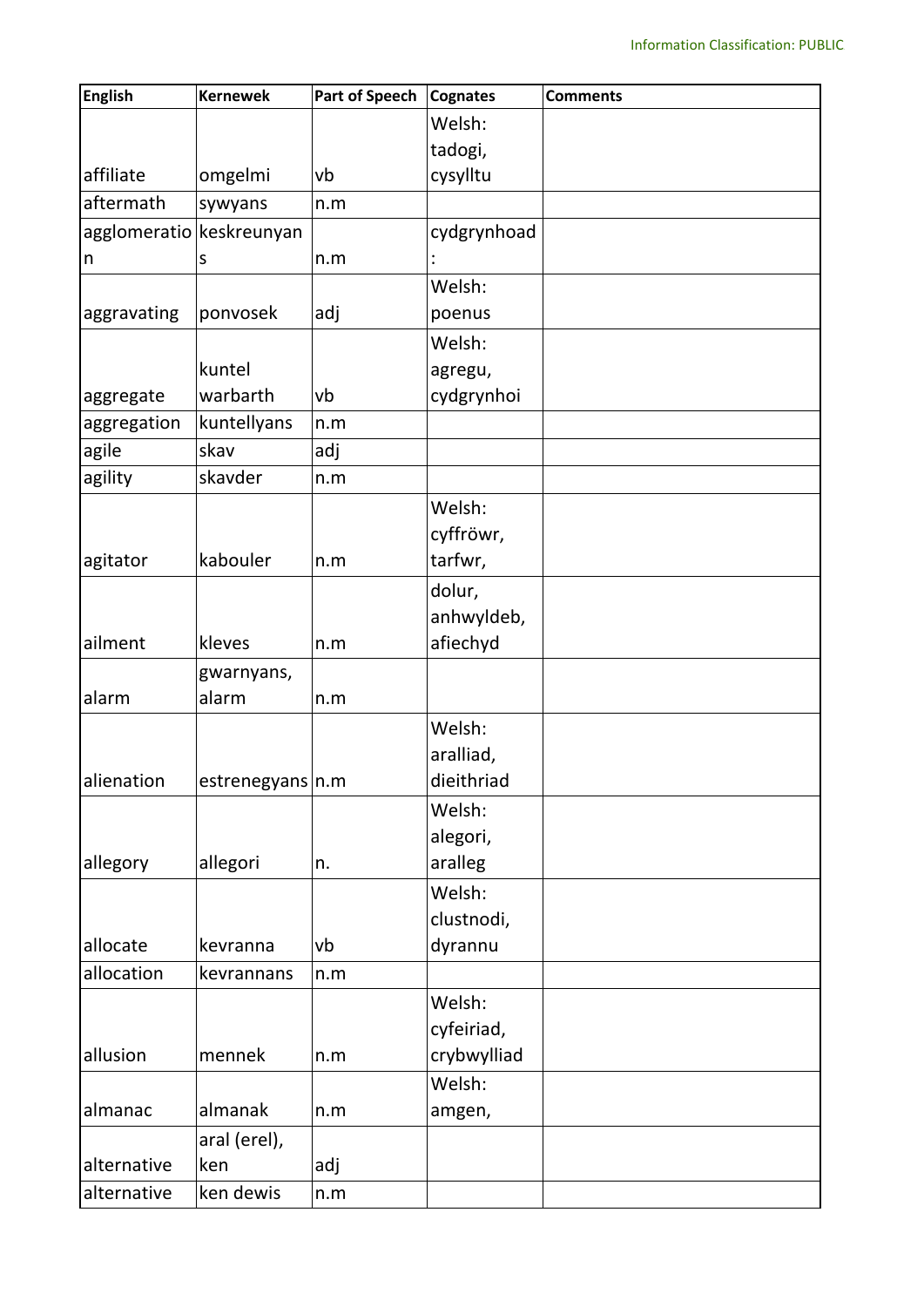| <b>English</b>            | <b>Kernewek</b> | Part of Speech | <b>Cognates</b> | <b>Comments</b> |
|---------------------------|-----------------|----------------|-----------------|-----------------|
|                           | gorra marth     |                |                 |                 |
|                           | yn,             |                |                 |                 |
|                           | sowdhenas,      |                |                 |                 |
| amaze                     | sowdheni        | vb             |                 |                 |
| amber                     | amber           | n.m            |                 |                 |
| amenity                   | isframweyth     | n.             |                 |                 |
|                           |                 |                | Welsh:          |                 |
| amicable                  | hegar, kuv      | adj            | cyfeillgar      |                 |
|                           |                 |                | Welsh:          |                 |
| amnesty                   | amnesti         | n.m            | amnest          |                 |
|                           |                 |                | Welsh:          |                 |
|                           |                 |                | helaethiad, m   |                 |
| amplification   moghheans |                 | n.m            | wyhad           |                 |
|                           |                 |                | Welsh:          |                 |
|                           |                 |                | cydweddol,      |                 |
|                           |                 |                | cyfatebol,      |                 |
| analogous                 | analogek        | adj            | tebyg           |                 |
| analogy                   | analogieth      | nf             |                 |                 |
| anecdote                  | racka           | n.m            |                 |                 |
| anneal                    | tanvedhelhe     | vb             | anelio          |                 |
|                           | sesya,          |                | cyfeddiannu,    |                 |
|                           | perghennegi,    |                | cysylltu,       |                 |
| annexe                    | kevalsya        | vb             | cydio           |                 |
|                           | perghenegya     |                |                 |                 |
|                           | ns,             |                |                 |                 |
| annexation                | kevalsyans      | n.m            |                 |                 |
|                           |                 |                | Welsh:          |                 |
|                           |                 |                | diddymu,        |                 |
| annihilate                | gordhistrui     | vb             | difodi          |                 |
|                           | gordhistruya    |                |                 |                 |
| annihilation              | ns              | n.m            |                 |                 |
| annotation                | notennyans      | n.             |                 |                 |
| announce                  | gwarnya         | vb             |                 |                 |
| announceme                |                 |                |                 |                 |
| nt                        | gwarnyans       | n.m            |                 |                 |
|                           |                 |                | Welsh:          |                 |
| annul                     | mannhe          | vb             | dileu, dirymu   |                 |
| annulment                 | mannheans       | n.m            |                 |                 |
| anomalous                 | digompes        | adj            |                 |                 |
| anomaly                   | digomposter     | n.m            |                 |                 |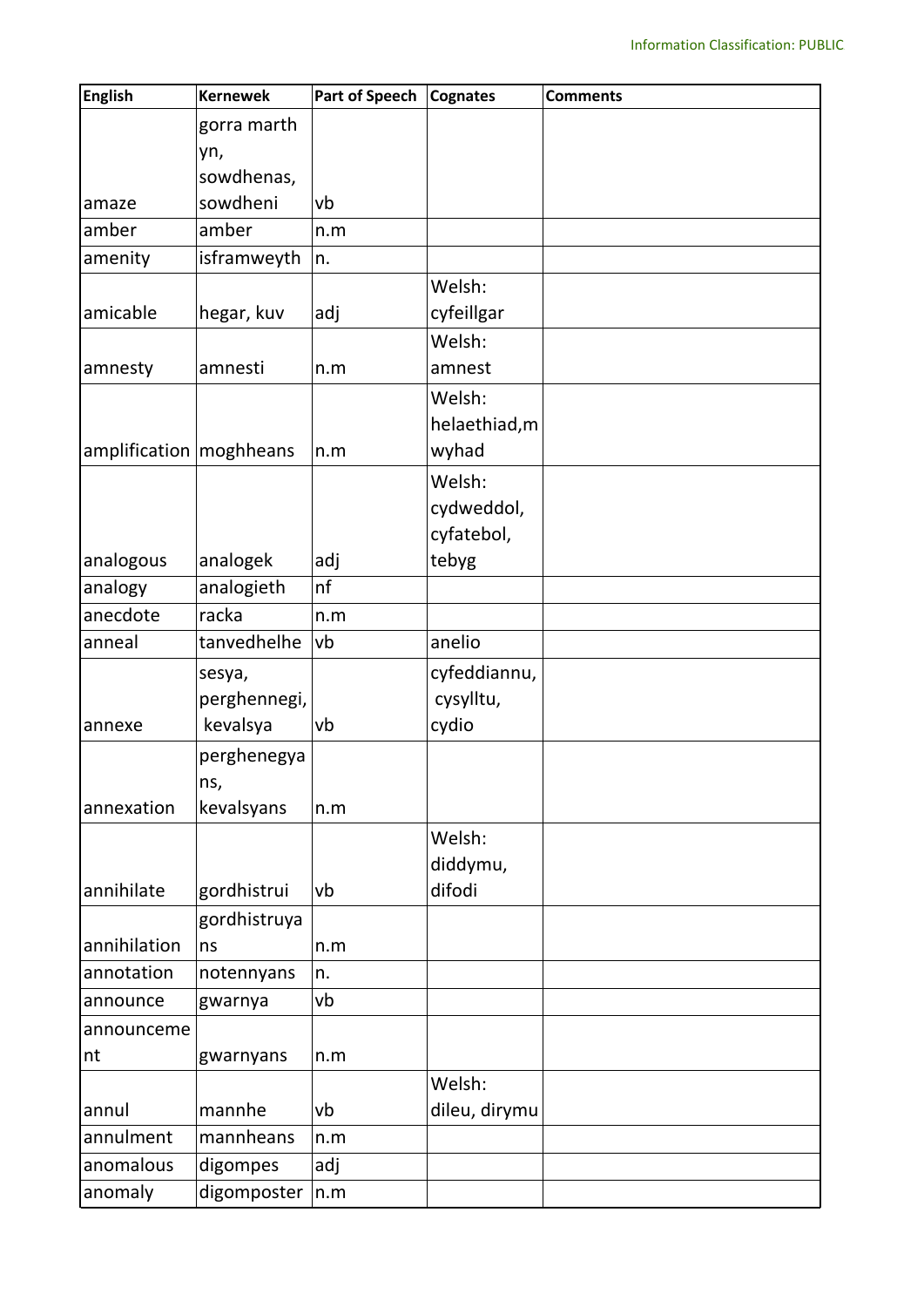| <b>English</b> | <b>Kernewek</b> | <b>Part of Speech</b> | <b>Cognates</b> | <b>Comments</b> |
|----------------|-----------------|-----------------------|-----------------|-----------------|
|                |                 |                       | Welsh:          |                 |
|                |                 |                       | rhagalaw,       |                 |
| antecedent     | ragreser        | n.m                   | rhagflaenydd    |                 |
|                |                 |                       | Welsh:          |                 |
|                |                 |                       | rhagblaen,      |                 |
| anticipate     | ragweles        | vb                    | rhagweld        |                 |
| anticipation   | ragwelans       | n.m                   |                 |                 |
| antipathy      | gorthgnas       | nf                    | adwaith         |                 |
|                |                 |                       | antithesis,     |                 |
|                |                 |                       | gwrthgyferb     |                 |
|                |                 |                       | yniad,          |                 |
|                |                 |                       | gwrthosodia     |                 |
| antithesis     | gorthenep       | n.m                   | d               |                 |
| apathetic      | mygyl           | adj                   |                 |                 |
|                |                 |                       | Welsh:          |                 |
| apathy         | mygylder        | n.m                   | difaterwch      |                 |
| appealing      | tennvosek       | adj                   |                 |                 |
| $\sf t$        | hebaskans       | n.m                   |                 |                 |
|                | tackya          |                       |                 |                 |
|                | diwla/diwleu    |                       |                 |                 |
| applaud        | V               | vb                    |                 |                 |
|                | diwla/diwleu    |                       |                 |                 |
| applause       | $\mathsf{V}$    | n.                    |                 |                 |
|                | darbar,         |                       |                 |                 |
| appliance      | pyth, tra       | n.                    |                 |                 |
| application    | profyans,       |                       |                 |                 |
| (job)          | omrians         | n.                    |                 |                 |
| application    |                 |                       |                 |                 |
| (computing)    | app             | n.                    |                 |                 |
| apposite       | gwiw            | adj                   |                 |                 |
|                |                 |                       | Welsh:          |                 |
|                |                 |                       | amcangyfrif,    |                 |
| appraisal      | arvreusyans     | n.m                   | prisiad         |                 |
| appraise       | arvreusi        | vb                    |                 |                 |
| appreciable    | prisus          | adj                   |                 |                 |
|                | gwerthveurh     |                       |                 |                 |
| appreciation   | eans            | n.m                   |                 |                 |
| approbation    | komendyans      | n.m                   |                 |                 |
| appropriatio   | perghenegya     |                       |                 |                 |
| n              | ns              | n.m                   |                 |                 |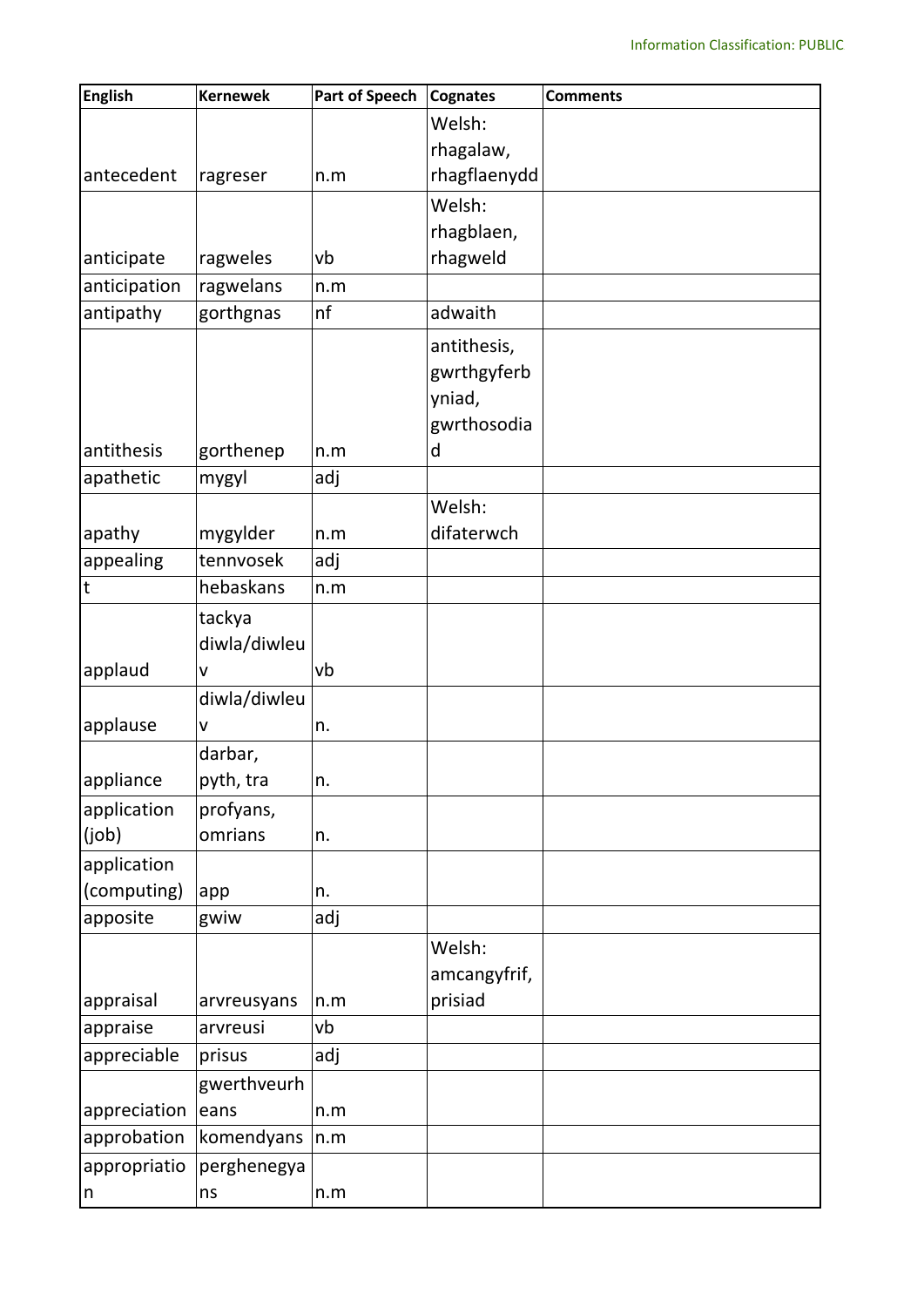| <b>English</b> | <b>Kernewek</b> | <b>Part of Speech</b> | <b>Cognates</b> | <b>Comments</b> |
|----------------|-----------------|-----------------------|-----------------|-----------------|
| approval       | komendyans      | n.m                   |                 |                 |
| approved       | komendys        | adj                   |                 |                 |
|                |                 |                       | dawn,           |                 |
| aptitude       | tuedh           | n.m                   | tueddfryd       |                 |
|                |                 |                       | Welsh:          |                 |
| arbitration    | arvarnans       | n.m                   | arbitration     |                 |
|                |                 |                       | Welsh:          |                 |
| aromatic       | melysethek      | adj                   | aromatig        |                 |
|                | kreftus,        |                       | Welsh:          |                 |
|                | dornwrys,       |                       | artiffisial,    |                 |
| artificial     | gwriansel       | adj                   | ffug, gosod     |                 |
|                |                 |                       | Welsh:          |                 |
|                | artweythel,     |                       | artistig,       |                 |
| artistic       | kreftek         | adj                   | celfydd         |                 |
| ascetic        | ankerus         | adj                   |                 |                 |
| ascetic        | anker           | n.m                   |                 |                 |
| ash            | lusu            | n.coll                |                 |                 |
| asphalt        | asfalt          | n.m                   |                 |                 |
|                |                 |                       | Welsh:          |                 |
| assemblage     | keskorrans      | n.m                   | casgliad        |                 |
|                |                 |                       | Welsh:          |                 |
|                |                 |                       | haeru,          |                 |
|                | gorlavasans,    |                       | honni, taeru    |                 |
| assertion      | deklaryans      | n.m                   |                 |                 |
|                |                 |                       | Welsh:          |                 |
|                |                 |                       | asesu ,barnu    |                 |
| assess         | assaya, previ   | vb                    |                 |                 |
|                |                 |                       | Welsh:          |                 |
|                | assayans,       |                       | asesiad         |                 |
| assessment     | previans        | n.m                   |                 |                 |
| assignment     | charj,          |                       | Welsh:          |                 |
| (task)         | deverskrif      | n.m                   | aseiniad        |                 |
| assignment     |                 |                       |                 |                 |
| (placement)    | desedhans       |                       |                 |                 |
|                |                 |                       | Welsh:          |                 |
|                |                 |                       | cymaethu,       |                 |
| assimilate     | omgesseni       | vb                    | cydweddu        |                 |
|                |                 |                       | Welsh:          |                 |
|                | omgessenan      |                       | cymathiad,      |                 |
| assimilation   | $\sf S$         | n.m                   | cydweddiad      |                 |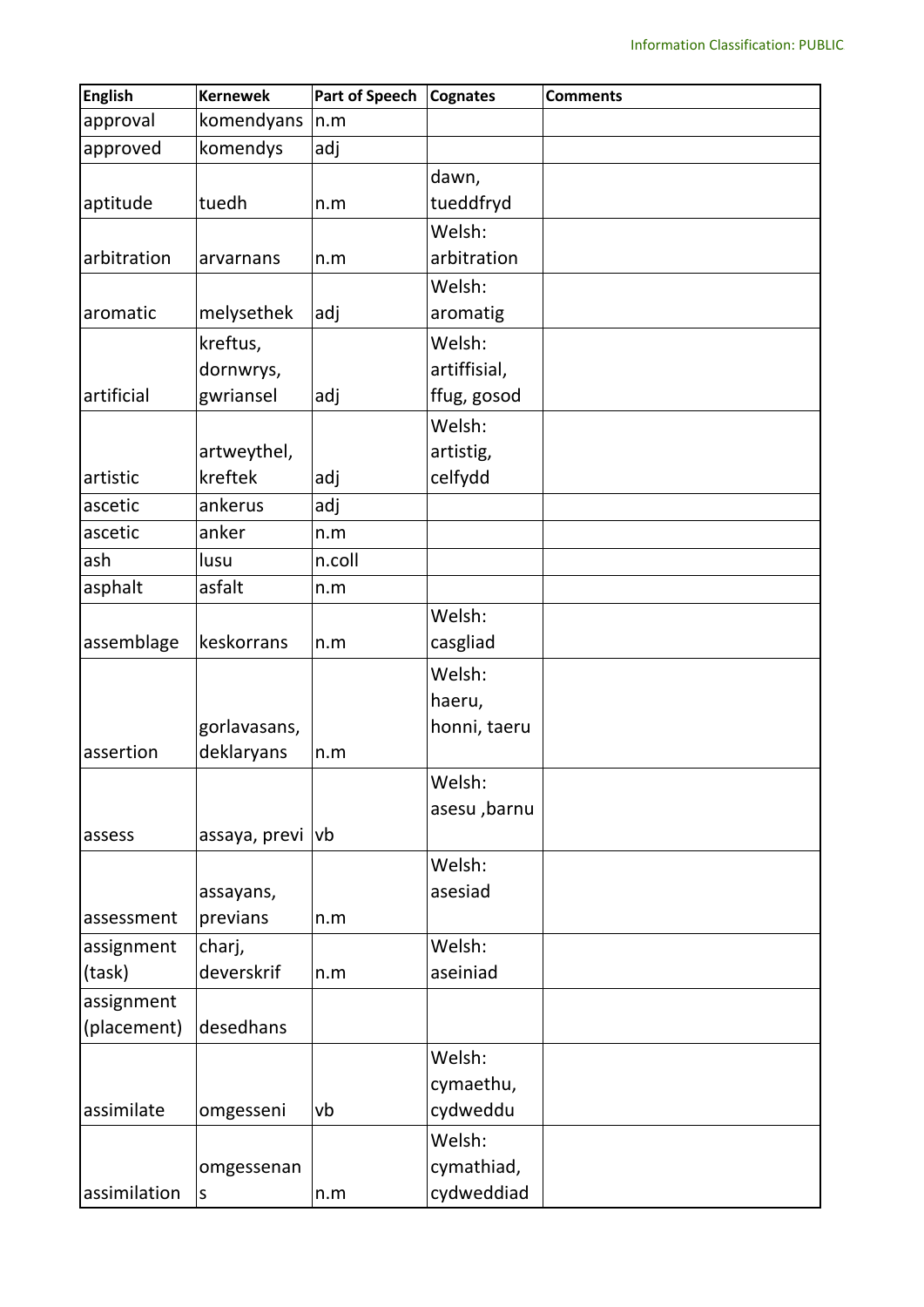| <b>English</b> | <b>Kernewek</b> | <b>Part of Speech</b> | <b>Cognates</b>  | <b>Comments</b> |
|----------------|-----------------|-----------------------|------------------|-----------------|
|                | omgemerys,      |                       |                  |                 |
| assumed        | desevys         | adj                   |                  |                 |
|                | bew a'n         |                       |                  |                 |
| astute         | brys, fel       | adj                   |                  |                 |
|                | athlet,         |                       | Welsh:           |                 |
| athlete        | athleter        | n.m                   | athletwr         |                 |
|                |                 |                       | Welsh:           |                 |
|                | bos ena,        |                       | presenoldeb,     |                 |
| attendance     | attendydans     | n.                    | gwasanaeth       |                 |
| attentive      | hewol           | adj                   |                  |                 |
|                |                 |                       | Welsh:           |                 |
|                |                 |                       | atwrnai,         |                 |
| attorney       | atorney         | n.m                   | twrnai           |                 |
|                | askrifa, ri bri |                       |                  |                 |
| attribute      | a               | vb                    |                  |                 |
|                |                 |                       | Welsh:           |                 |
| attrition      | dirutyans       | n.m                   | athreuliad       |                 |
|                |                 |                       | Welsh:           |                 |
| audit          | arhwilyans      | n.m                   | archwiliad       |                 |
| audit          | arhwilas        | vb                    |                  |                 |
|                | penngompty      |                       |                  |                 |
| auditor        | er              | n.m                   |                  |                 |
| augury         | kool            | n.m                   |                  |                 |
| austerity      | dibalster       | n.m                   |                  |                 |
|                |                 |                       | Welsh: dilys;    |                 |
|                | lel, gwiryon,   |                       | $lel = faithful$ |                 |
| authentic      | gwir            | adj                   | cope h.e.        |                 |
|                | omsinans,       |                       |                  |                 |
|                | omarwodhya      |                       |                  |                 |
| autograph      | ns              | n.m                   |                  |                 |
| automatic      | awtomatek       | adj                   |                  |                 |
|                | hwithrans       |                       |                  |                 |
|                | wosa            |                       | Welsh:           |                 |
| autopsy        | mernans         | n.m                   | awtopsi          |                 |
| avail          | budh            | n.m                   | Welsh: budd      |                 |
|                | treylyans       |                       |                  |                 |
|                | dhe-ves,        |                       |                  |                 |
| aversion       | divlasans       | n.                    |                  |                 |
| awkward        | goki, tyckli,   | adj                   |                  |                 |